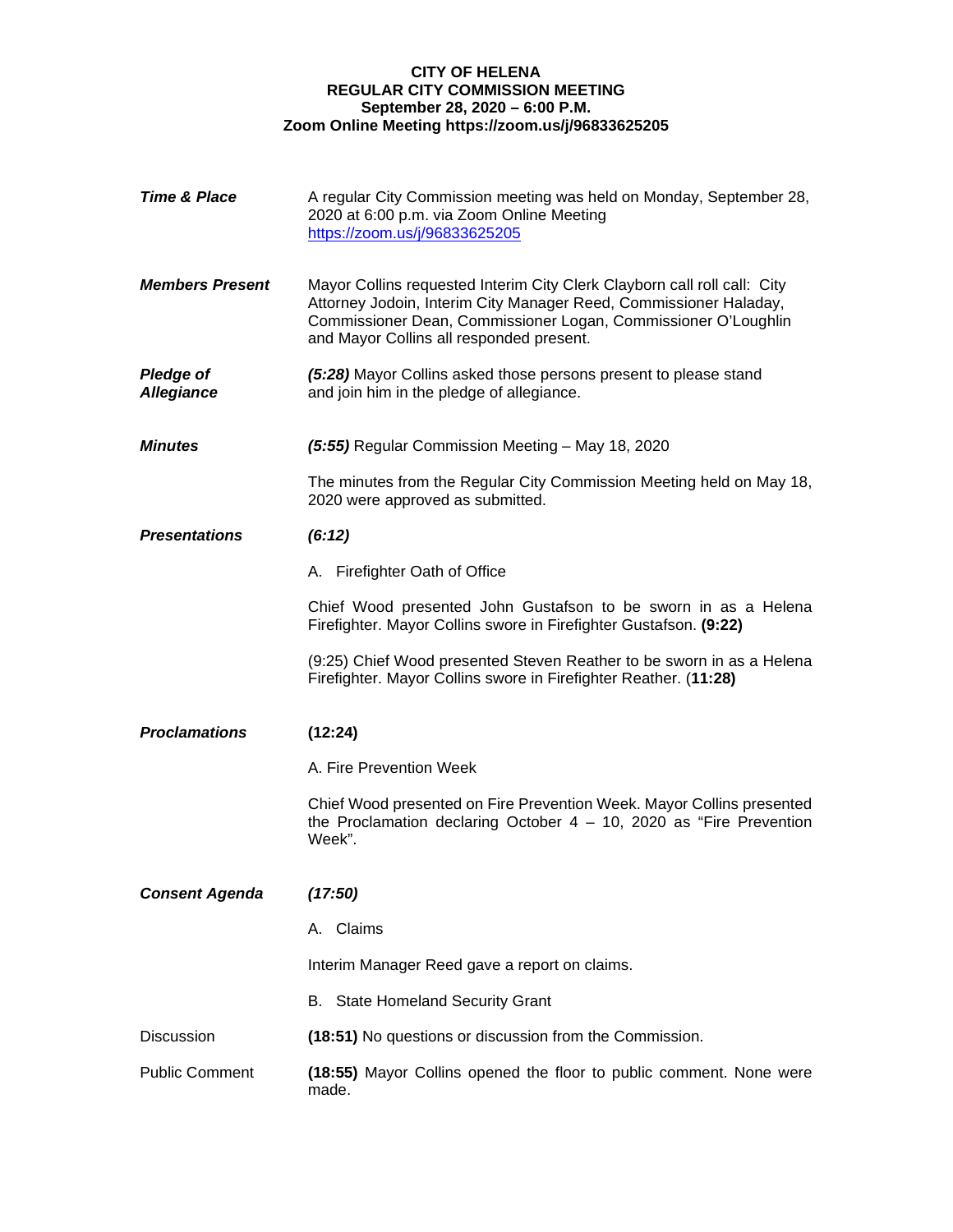| <b>Motion</b> | (19:00) Commissioner Haladay moved to approve Consent Agenda         |
|---------------|----------------------------------------------------------------------|
|               | item A Claim and item B State Homeland Security Grant.               |
|               | Commissioner Logan seconded the motion. Interim City Clerk Clayborn  |
|               | called a roll call vote, as follows: Commissioner Haladay voted aye, |
|               | Commissioner Dean voted aye, Commissioner Logan voted aye,           |
|               | Commissioner O'Loughlin voted aye, and Mayor Collins voted aye. The  |
|               | motion carried, 5-0. (19:30)                                         |

## *Bid Award (19:34)*

A. BID AWARD FOR WINNE/FEE PRESSURE REDUCING VALVE INSTALLATION PROJECT #19-06

City Engineer Ryan Leland, Civil Engineer Jamie Clark, and Interim Public Works Director Phil Hauck reported Presently the existing City of Helena water distribution system consists of 9 individual pressure zones, determined by elevation and location. Lower elevation pressure zones are fed with water either from storage facilities within the zone, pump stations or through pressure reducing valves (PRVs) from higher pressure zones. At the present time the City of Helena owns and maintains at least 14 PRVs. The majority of the PRVs are aging and in need of replacement.

During the fall of 2018, the City of Helena water system experienced some unintended pressure spikes and variations, triggering dry pipe fire suppression systems on the upper east side. City Engineering, Utility Maintenance, and Water Treatment divisions all worked together in an attempt to determine the cause of these pressure issues, During the investigation of the pressure spikes an existing check valve installed in 1964 functioning as an interzone valve was discovered located on the intersection of Winne and Fee streets. This check valve ties directly into the 1958 20-inch cross town connector main from Ten Mile Water Treatment Plant in the Malben High Zone and the higher-pressure Winne Zone. Failure of this check valve would either result in the draining of the Winne Tank's water into the Malben High zone overflowing the Malben, Nob Hill, and Woolston Tanks, or the draining of the cross-town connector main's water into Fee and Winne Streets. Either failure would be catastrophic and result in many Citizens without water for an extended period. The existing check valve at Winne and Fee Streets has reached its design life and needs to be replaced with a pressure reducing valve connecting the two pressure zones.

The City received 4 bids for the Winne/Fee Pressure Reducing Valve Installation Project. Bids were received from Hard Rock Road Building and Utilities Inc, MJD Contracting LLC, Helena Sand and Gravel Inc. and Montana Underground Construction Inc. Bids were opened on August 18, 2020. The apparent low bidder for the project was MJD Contracting, LLC of Clancy, MT with a quote of \$163,274.00.

City staff proposed the consideration of awarding the contract to MJD Contracting LLC which submitted the lowest responsive bid in the amount of \$163,274.00. Replacement of the existing check valve with a new inter-zone pressure reducing valve and vault will replace an asset that has reached its serviceable design life and prevent the possibly catastrophic results of its failure. Construction of this project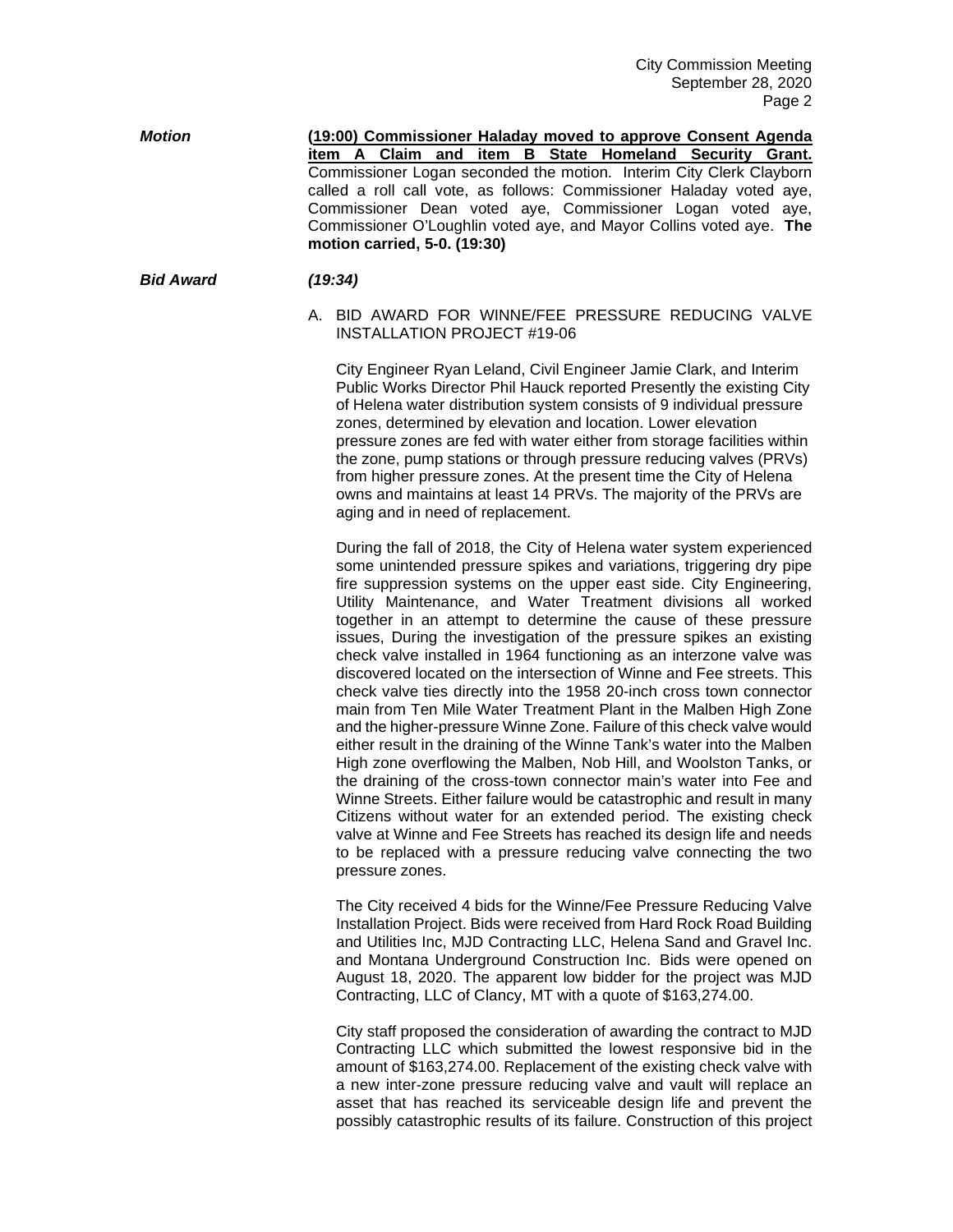will allow interzonal water flow if needed and possibly reduce pumping and maintenance costs for the water distribution system.

City staff requested a motion to award the Winne/Fee Pressure Reducing Valve Installation Project #19-06 to the lowest responsible bidder MJD Contracting LLC. in the amount of \$163,274.00.

Discussion **(21:27)** Commissioner Dean had follow-up questions.

Public Comment **(22:11)** Mayor Collins opened the floor to public comment. None were made.

**Motion (22:15) Commissioner Logan moved to award the Winne/Fee Pressure Reducing Valve Installation, project #19-06, to the lowest responsible bidder MJD Contracting LLC in the amount of \$163,274.00.** Commissioner O'Loughlin seconded the motion. Interim City Clerk Clayborn called a roll call vote, as follows: Commissioner Haladay voted aye, Commissioner Dean voted aye, Commissioner Logan voted aye, Commissioner O'Loughlin voted aye, and Mayor Collins voted aye. **The motion carried, 5-0. (22:56)**

## B. **(23:04)** BID FOR RODNEY STREET PHASE I – RECONSTRUCTION PROJECT, CITY PROJECT #19-31

City Engineer Ryan Leland and Transportation Engineer Mark Young reported that the Rodney Street Phase-I reconstruction project, between Broadway and 6<sup>th</sup> Avenue, was bid on 10 September 2020. Reconstruction includes:

- Removal and replacement of water and sewer mains and service lines;
- Full streetscape reconstruction including curb, gutter, sidewalks, ADA curb ramps and boulevard trees;
- Removal of traffic signal at 6<sup>th</sup> Avenue;
- Removal and replacement of school flasher at 8<sup>th</sup> Avenue.

The City's design consultant's construction estimate was \$2,166,000. A single bid for construction was received from Helena Sand & Gravel of **\$2,806,000**.

The following is the project cost breakdown:

- Construction Costs \$2,806,000
- Contingency & Testing (10%) \$280,600
- Engineering Costs (Design & Construction) \$727,500
- **Total Project Costs - \$3,814,100**

In summary, the estimated total cost of the project is \$3,814,100 with a total of \$3,450,000 budgeted.

The following opinion was received from the City's design consultant, CDM Smith: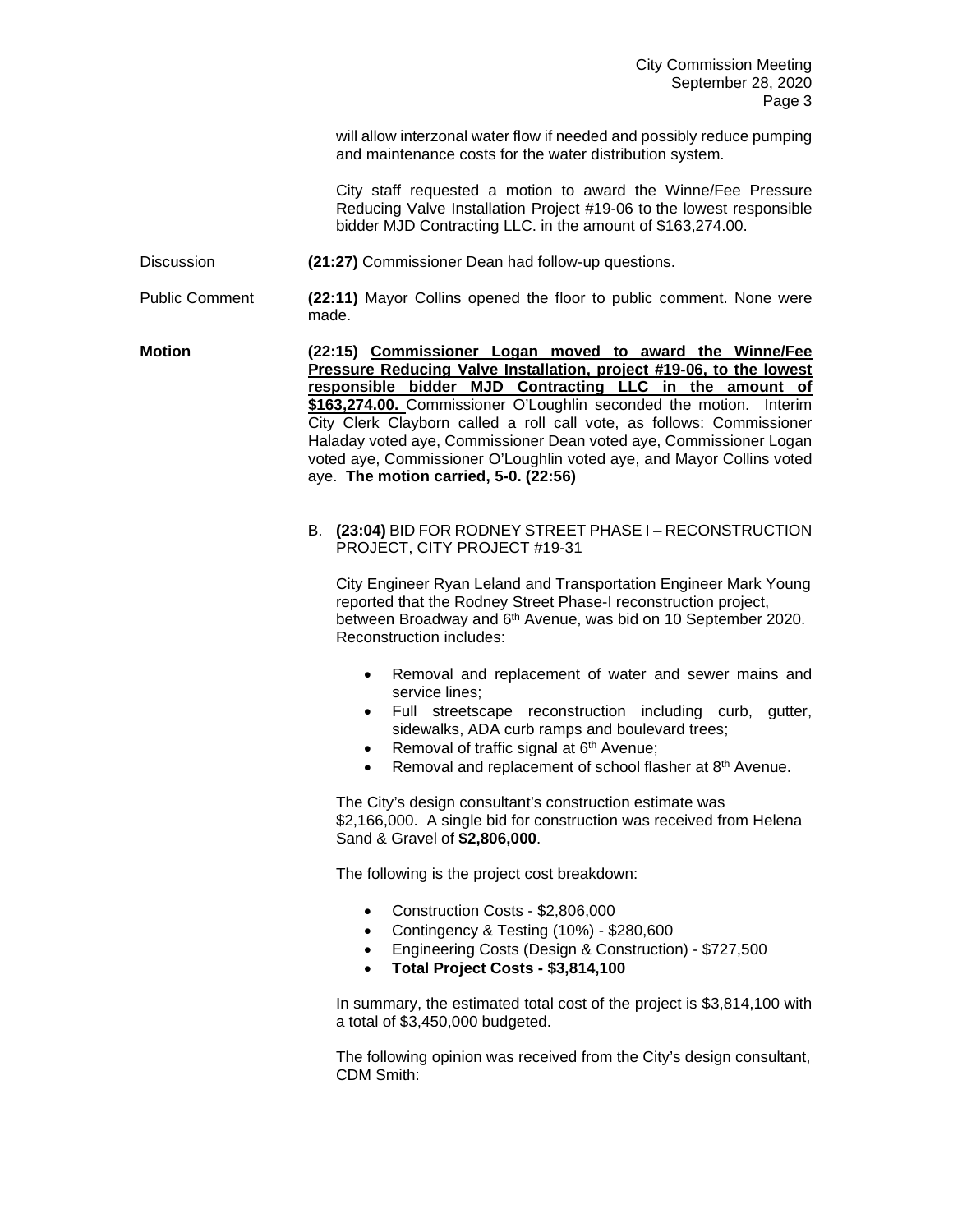|                                              | Bidding late in the fall was going to take some luck. But there was<br>hope for multiple contractors looking to fill out their workload for<br>the rest of the year and early 2021.<br>With only one bidder, that failed to materialize.<br>$\circ$<br>The winter suspension of work likely led to higher unit costs of the<br>٠<br>bid due to mobilization, temporary features, and maintenance of<br>the site over the winter.<br>It is hard to recommend award when there was only one bidder.<br>$\bullet$<br>Based on the above, and the cost difference in the bid received<br>to the engineer's estimate, it is City staff's recommendation for<br>the City to re-bid this project early in 2021.<br>While there is no guarantee that more bidders will submit a bid,<br>$\bullet$<br>especially with a lower price, there is little disadvantage to re-<br>bidding compared with such a late 2020 notice to proceed.<br>Awarding the project now vs. later due to the winter shutdown<br>٠<br>won't change the completion date significantly<br>Re-bidding the project for a spring start will limit disruption to the<br>public and landowners to only one construction season vs. 2<br>City staff and City's consultant CDM Smith<br>seasons.<br>recommended rejecting the bid for the Rodney Street Phase 1<br>Reconstruction, City Project 19-31 |
|----------------------------------------------|--------------------------------------------------------------------------------------------------------------------------------------------------------------------------------------------------------------------------------------------------------------------------------------------------------------------------------------------------------------------------------------------------------------------------------------------------------------------------------------------------------------------------------------------------------------------------------------------------------------------------------------------------------------------------------------------------------------------------------------------------------------------------------------------------------------------------------------------------------------------------------------------------------------------------------------------------------------------------------------------------------------------------------------------------------------------------------------------------------------------------------------------------------------------------------------------------------------------------------------------------------------------------------------------------------------------------------------------------------------|
| Discussion                                   | (25:27) Commissioner O'Loughlin had follow-up questions.<br>Commissioner Haladay had follow-up questions.                                                                                                                                                                                                                                                                                                                                                                                                                                                                                                                                                                                                                                                                                                                                                                                                                                                                                                                                                                                                                                                                                                                                                                                                                                                    |
| <b>Public Comment</b>                        | (35:01) Mayor Collins opened the floor to public comment. None were<br>made.                                                                                                                                                                                                                                                                                                                                                                                                                                                                                                                                                                                                                                                                                                                                                                                                                                                                                                                                                                                                                                                                                                                                                                                                                                                                                 |
| <b>Motion</b>                                | (35:28) Commissioner Haladay moved to reject the bid for the<br>Rodney Street Phase 1 Reconstruction, City Project 19-31, and re-bid<br>this project in early 2021. Commissioner O'Loughlin seconded the<br>City Clerk Clayborn called a roll call vote, as follows:<br>motion.<br>Commissioner Haladay voted aye, Commissioner Dean voted aye,<br>Commissioner Logan voted aye, Commissioner O'Loughlin voted aye, and<br>Mayor Collins voted aye. The motion carried, 5-0. (35:58)                                                                                                                                                                                                                                                                                                                                                                                                                                                                                                                                                                                                                                                                                                                                                                                                                                                                         |
| <b>City Commissioners</b>                    | <b>Communications from (36:03) COMMUNICATIONS/PROPOSALS FROM CITY</b><br><b>COMMISSIONERS</b>                                                                                                                                                                                                                                                                                                                                                                                                                                                                                                                                                                                                                                                                                                                                                                                                                                                                                                                                                                                                                                                                                                                                                                                                                                                                |
|                                              | No comments or proposals were received from the Commission.                                                                                                                                                                                                                                                                                                                                                                                                                                                                                                                                                                                                                                                                                                                                                                                                                                                                                                                                                                                                                                                                                                                                                                                                                                                                                                  |
| <b>Report of the</b><br><b>City Attorney</b> | (36:20)                                                                                                                                                                                                                                                                                                                                                                                                                                                                                                                                                                                                                                                                                                                                                                                                                                                                                                                                                                                                                                                                                                                                                                                                                                                                                                                                                      |
|                                              | City Attorney Jodoin that the city has received two HRB complaints from<br>two former employees. One is specifically a discrimination complaint and<br>the other is a retaliation complaint. MMIA has provided coverage and<br>counsel for both.                                                                                                                                                                                                                                                                                                                                                                                                                                                                                                                                                                                                                                                                                                                                                                                                                                                                                                                                                                                                                                                                                                             |
| <b>Report of the</b><br><b>City Manager</b>  | (37:02)                                                                                                                                                                                                                                                                                                                                                                                                                                                                                                                                                                                                                                                                                                                                                                                                                                                                                                                                                                                                                                                                                                                                                                                                                                                                                                                                                      |
|                                              | A. Review of Clerk Position Description                                                                                                                                                                                                                                                                                                                                                                                                                                                                                                                                                                                                                                                                                                                                                                                                                                                                                                                                                                                                                                                                                                                                                                                                                                                                                                                      |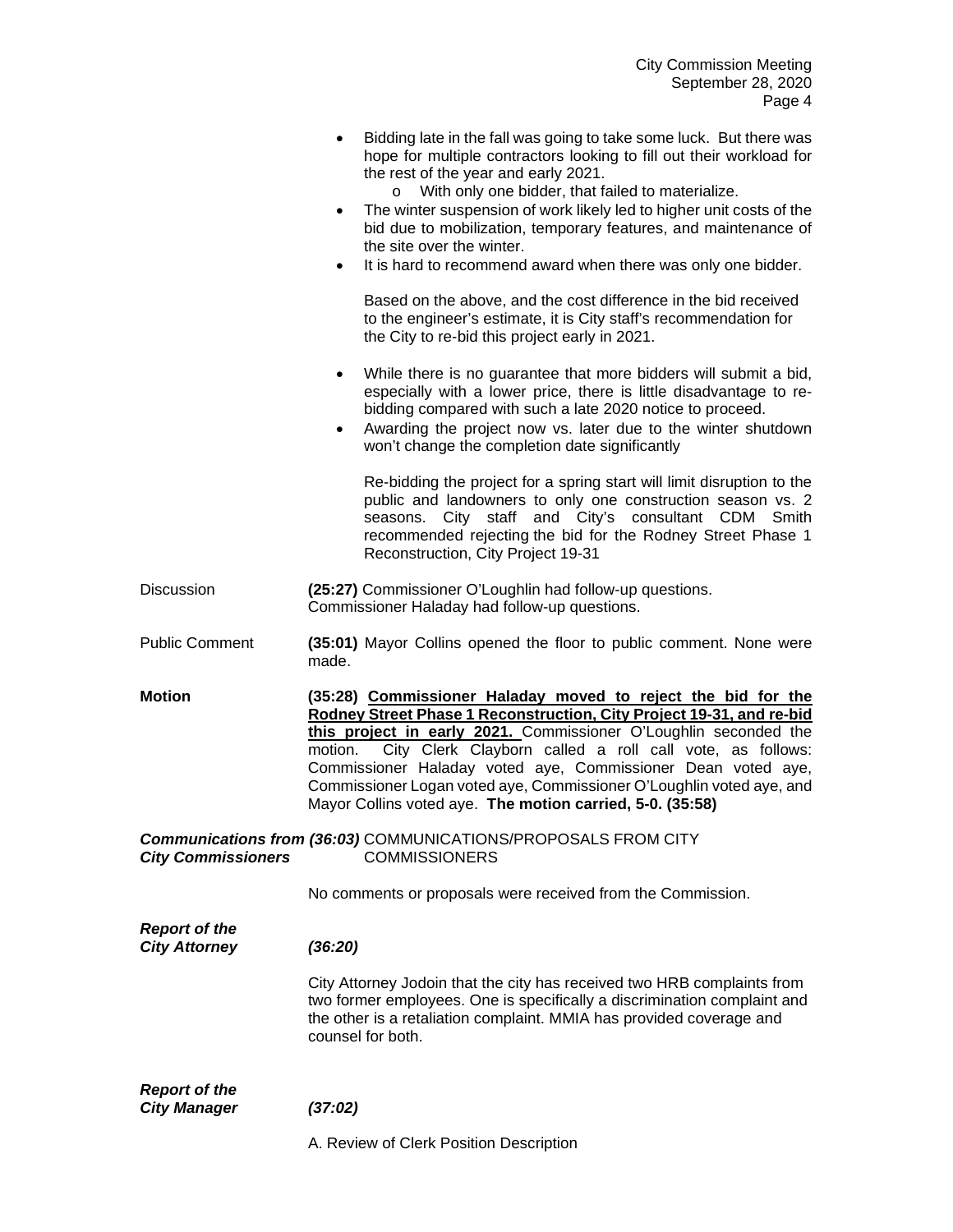|                      | Interim City Manager Reed gave an update on the revised City Clerk<br>position and seeking discussion from the Commission on the approval of<br>posting that position.                                                                                                                                                                                                                                                                                                |
|----------------------|-----------------------------------------------------------------------------------------------------------------------------------------------------------------------------------------------------------------------------------------------------------------------------------------------------------------------------------------------------------------------------------------------------------------------------------------------------------------------|
| <b>Discussion</b>    | (37:29) No questions or discussion from the Commission. Mayor Collins<br>advised to post the position.                                                                                                                                                                                                                                                                                                                                                                |
|                      | (37:50) Interim Manager Reed asked Budget Analyst Couey to give an<br>update to the budget.                                                                                                                                                                                                                                                                                                                                                                           |
|                      | (37:56) Budget Analyst Couey updated that the budgets will need to be<br>submitted by October 1, 2020 and let the Commission know of any<br>changes. He asked for verbal consent from the commission on digital<br>signatures to be able to submit the budget in a timely manner.                                                                                                                                                                                     |
| <b>Discussion</b>    | (43:13) Commissioner Dean had follow-up questions. She gave verbal<br>consent for her digital signature to be used. Commissioner Logan gave<br>verbal consent for his digital signature to be used. Commissioner<br>O'Loughlin gave verbal consent for her digital signature to be used.<br>Commissioner Haladay gave verbal consent for his digital signature to be<br>used. Mayor Collins gave verbal consent for his digital signature to be<br>used.              |
|                      | Report from the HCC (44:20) COMMUNICATIONS FROM THE HELENA CITIZENS COUNCIL                                                                                                                                                                                                                                                                                                                                                                                           |
|                      | Dylan Klapmeier gave a report on the Helena Citizens Council.                                                                                                                                                                                                                                                                                                                                                                                                         |
| <b>Regular Items</b> | (45:51)                                                                                                                                                                                                                                                                                                                                                                                                                                                               |
|                      | Α.<br>CONSIDER A RESOLUTION AUTHORIZING PARTICIPATION<br>IN THE BOARD OF INVESTMENTS OF THE STATE OF<br>MONTANA SHORT TERM INVESTMENT POOL (STIP) AND<br>AUTHORIZING THE EXECUTION AND DELIVERY OF<br>DOCUMENTS RELATED THERETO AND REPEALING<br>RESOLUTION NO. 20588                                                                                                                                                                                                 |
| <b>Staff Report</b>  | Controller/Treasurer Barbara Walsh reported that on January 13, 2020,<br>the City Commission considered and passed Resolution No. 20588 that<br>authorized participation in the STIP and appointed Elizabeth Hirst,<br>Controller/Treasurer, as the City's Authorized Representative. Her<br>retirement requires the City to pass a new resolution. Currently the City<br>has \$53,917,434 in its investment pool.                                                    |
|                      | City staff's proposal is to adopt the resolution authorizing the City of<br>Helena to continue participation in the Montana Board of Investment's<br>Investment pool (STIP) and appointing Barbara Walsh<br>Controller/Treasurer as the Participant's Authorized Representative and<br>authorizing the execution and delivery of documents related thereto.<br>Adopting this resolution will secure the City's ability to continue to invest<br>funds in the program. |
|                      | City staff requested a motion to approve a resolution authorizing<br>participation in the Board of Investments of the State of Montana Short<br>Term Investment Pool, authorizing the execution and delivery of<br>documents related thereto and repealing Resolution 20588.                                                                                                                                                                                          |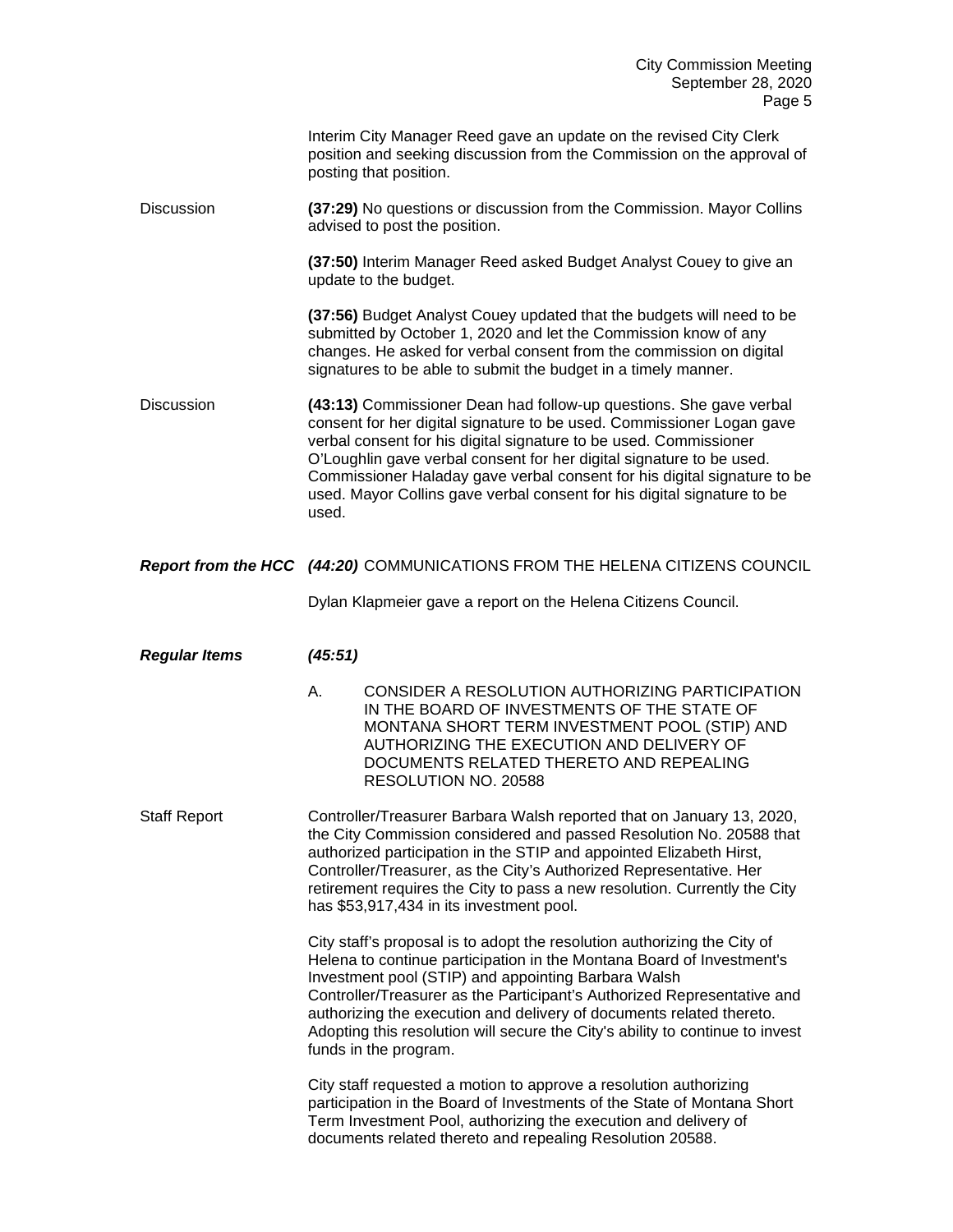Discussion **(47:32)** No discussion or questions from the Commission.

Public Comment **(47:41)** Mayor Collins opened the floor to public comment. None were made.

**Motion (47:46) Commissioner Dean moved to approve a resolution authorizing participation in the Board of Investments of the State of Montana Short Term Investment Pool (STIP) and authorizing the execution and delivery of documents related thereto and repealing resolution No. 20588.** Commissioner Haladay seconded the motion. City Clerk Clayborn called a roll call vote, as follows: Commissioner Haladay voted aye, Commissioner Dean voted aye, Commissioner Logan voted aye, Commissioner O'Loughlin voted aye, and Mayor Collins voted aye. **The motion carried, 5-0. (48:22)**

> B. **(48:39)** CONSIDER ACQUISITION OF APPROXIMATELY 54 ACRES OF REAL PROPERTY, GENERALLY LOCATED WEST OF THE CITY LIMITS, FOR USE AS OPEN SPACE, FROM PRICKLY PEAR LAND TRUST, INC. (PPLT) FOR A NOMINAL PRICE OF \$10.00

Staff Report Parks, Recreation & Open Lands Director Kristi Ponozzo reported PPLT is in the process of purchasing approximately 54 acres of real property from the Graham Property Owners. The property is generally located west of the city limits, is adjacent to the Mt. Helena City Park, is vacant, and is not zoned. PPLT wishes to donate this property, for a nominal sum of \$10.00, to the City once it is acquired. As part of its financing package, PPLT is using funding available from the United States Army through to a special military project cooperative agreement pursuant to 10 U.S.C. § 2668a ("Cooperative Agreement"). As such, the use of the property must comply with the terms and conditions as set forth in the Cooperative Agreement. The Cooperative Agreement limits the use of the property to open space. Furthermore, if the City ever wishes to dispose of the property the City would have to get prior written approval from the Army before conveying any interest in the land. The transfer of this property from PPLT to the City is subject to approval of the Draft Deed by the United States Army.

> City staff's recommendation is that the City Consider acceptance of a donation, by the PPLT to the City of Helena, of approximately 54 acres of real property, for use as open space by the City, generally located west of the city limits.

By accepting this donation, the City will add approximately 54 acres of open space for use by the public. The property is 54 acres on the west-side adjacent to the new LeGrande addition from 2019. It borders City, DNRC and USFS land and provides public land continuity, emergency/fire access, and fuels reduction adjacent to residences, community. The City would be responsible for maintaining an additional 54 acres of Open Space.

City staff requests a motion to accept/decline an acquisition of approximately 54 acres of real property, generally located west of the city limits, for use as open space, from PPLT, for a nominal price of \$10.00. City Manager is hereby authorized to execute any documents necessary to finalize this acquisition.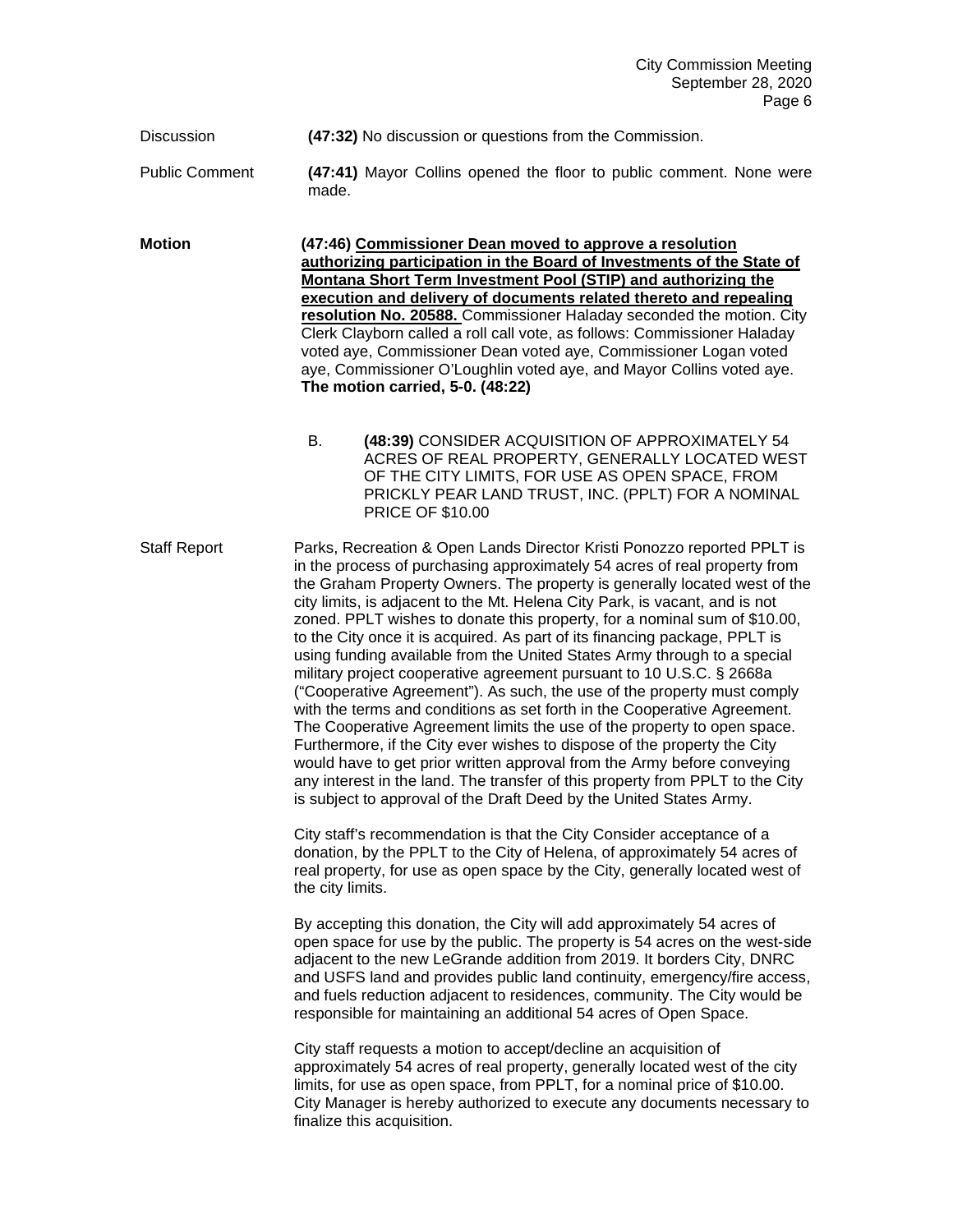Discussion **(54:10)** Commissioner Dean had follow-up discussion.

Public Comment **(55:10)** Mayor Collins opened the floor to public comment. None were made.

**Motion (55:18) Commissioner Dean moved to approve the acquisition of approximately 54 acres of real property, generally located west of the city limits, for use as open space, from Prickly Pear Land Trust, Inc. (PPLT) for a nominal price of \$10.00.** Commissioner Logan seconded the motion. City Clerk Clayborn called a roll call vote, as follows: Commissioner Haladay voted aye, Commissioner Dean voted aye, Commissioner Logan voted aye, Commissioner O'Loughlin voted aye, and Mayor Collins voted aye. **The motion carried, 5-0. (56:00)**

## *Public Hearings* **(56:03)**

A. A RESOLUTION AUTHORIZING THE CITY MANAGER TO ENTER INTO A BUY/SELL AGREEMENT TO SELL 2,259 SQUARE FEET OF UNUSED CITY PROPERTY IN THE BELT VIEW PLANNED UNIT DEVELOPMENT ALONG COMSTORCK ROAD IN THE CITY OF HELENA, MONTANA.

Staff Report Parks, Recreation & Open Lands Director Kristi Ponozzo reported the City owns the undefined Belt View Planned Unit Development Common Area ("Property"). The property was previously owned by the homeowner's association to satisfy subdivision parkland dedication. The association failed to pay property taxes on the common area and Lewis and Clark County came to own the property via tax deed. Subsequent quit claim deeds transferred ownership to the City and removed the restriction that the Property be used "only for the purposes of parks, recreation, open space, preservation of natural drainage ways, and management of stormwater runoff." The attached memo explains the history of the Property. Property owners at 10 Comstock Road ("Jennings") would like to purchase 2,259 square feet of the Property adjacent to their property to provide for a more permanent access to their property. Jennings' currently have an easement for access. They would like to acquire the property between their house and the street as is seen on the attached map (Exhibit A). The property the Jennings' would like to purchase is sandwiched between two private parcels.

> The Parks Department proposes direct sale of the property to the landowners following HCC 1-4-17. Staff recommends a methodology used for right-of-way vacation transfer fee (average DOR Fair Market value of nearby property/square feet). That would be \$7.40 per square foot X 2,259 square feet for \$16,716.60. The advantage is disposal of small area of land with little public use benefit and that is already encumbered by an easement.

> City staff requests a motion approve a resolution authorizing the city manager to enter into a buy-sell agreement to sell 2,259 square feet of unused city property in the Belt View Planned Unit Development along Comstock Road in the City of Helena, Montana.

Discussion **(58:20)** No discussion or questions from the Commission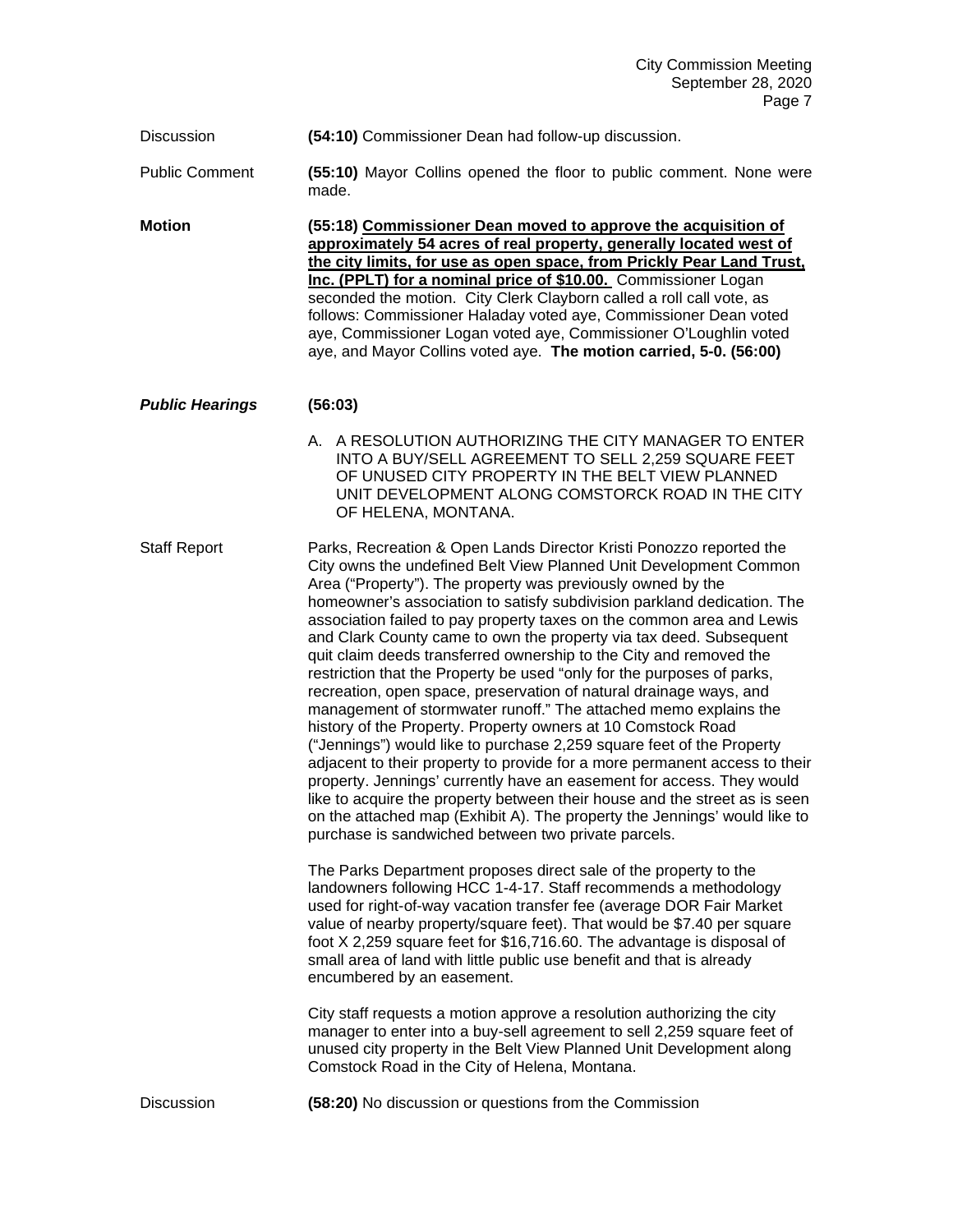Public Comment **(58:24)** Mayor Collins opened the floor to public comment. None were made.

**Motion (58:30) Commissioner Logan moved to approve a resolution authorizing the city manager to enter into a buy-sell agreement to sell 2,259 square feet of unused city property in the Belt View Planned Unit Development along Comstock Road in the City of Helena, Montana.** Commissioner dean seconded the motion. City Clerk Clayborn called a roll call vote, as follows: Commissioner Haladay voted aye, Commissioner Dean voted aye, Commissioner Logan voted aye, Commissioner O'Loughlin voted aye, and Mayor Collins voted aye. **The motion carried, 5-0. (59:12)**

> B. (59:17) A RESOLUTION TO SET FEES CHARGED FOR USE OF THE HELENA CIVIC CENTER AND REPEAL RESOLUTION NO. 20353.

Staff Report Parks, Recreation & Open Lands Director Kristi Ponozzo reported the Helena Civic Center will not be able to host large events of more than 250 people, at least through the end of this year. This impacts almost every booking the Civic Center had or would have had for the remainder of the year. It also impacts most clients and their ability to generate ticket revenue from in-person seating. City staff are working with clients to scale back and/or reschedule their events, but there is a need to offer some different pricing options for smaller events, and/or different events, such as events where groups want to book the venue and not do a live show, but instead stream the event. There are also several fee updates that are needed. Some of the new, or updated fees, that are not COVID related, represent an increase and some are just new fees that haven't been in the schedule before such as a lounge area rental.

> The Parks Department would like to consider special COVID fees for the Civic Center specifically to address facilitating continued operations and community use of the facility during the pandemic, within a reasonable price structure. Staff would also like to update some existing fees and add several new fees for new programs/rentals. To do this, the Civic Center Fee Schedule will need to be amended, which is set in resolution by the commission. We propose the following fees as laid out in the attached Exhibit A.

City staff requests a motion to Approve a Resolution to Set Fees Charged for Use of the Helena Civic Center and Repeal Resolution No. 20353.

Discussion **(1:01:08)** Commissioner Dean had follow-up questions.

Public Comment (1:03:05) Mayor Collins opened the floor to public comment. None were made.

**Motion (1:03:15) Commissioner O'Loughlin moved to approve a resolution to set fees charged for use of the Helena Civic Center and repeal Resolution No. 20353.** Commissioner Haladay seconded the motion. City Clerk Clayborn called a roll call vote, as follows: Commissioner Haladay voted aye, Commissioner Dean voted aye, Commissioner Logan voted aye, Commissioner O'Loughlin voted aye, and Mayor Collins voted aye. **The motion carried, 5-0. (1:03:42)**